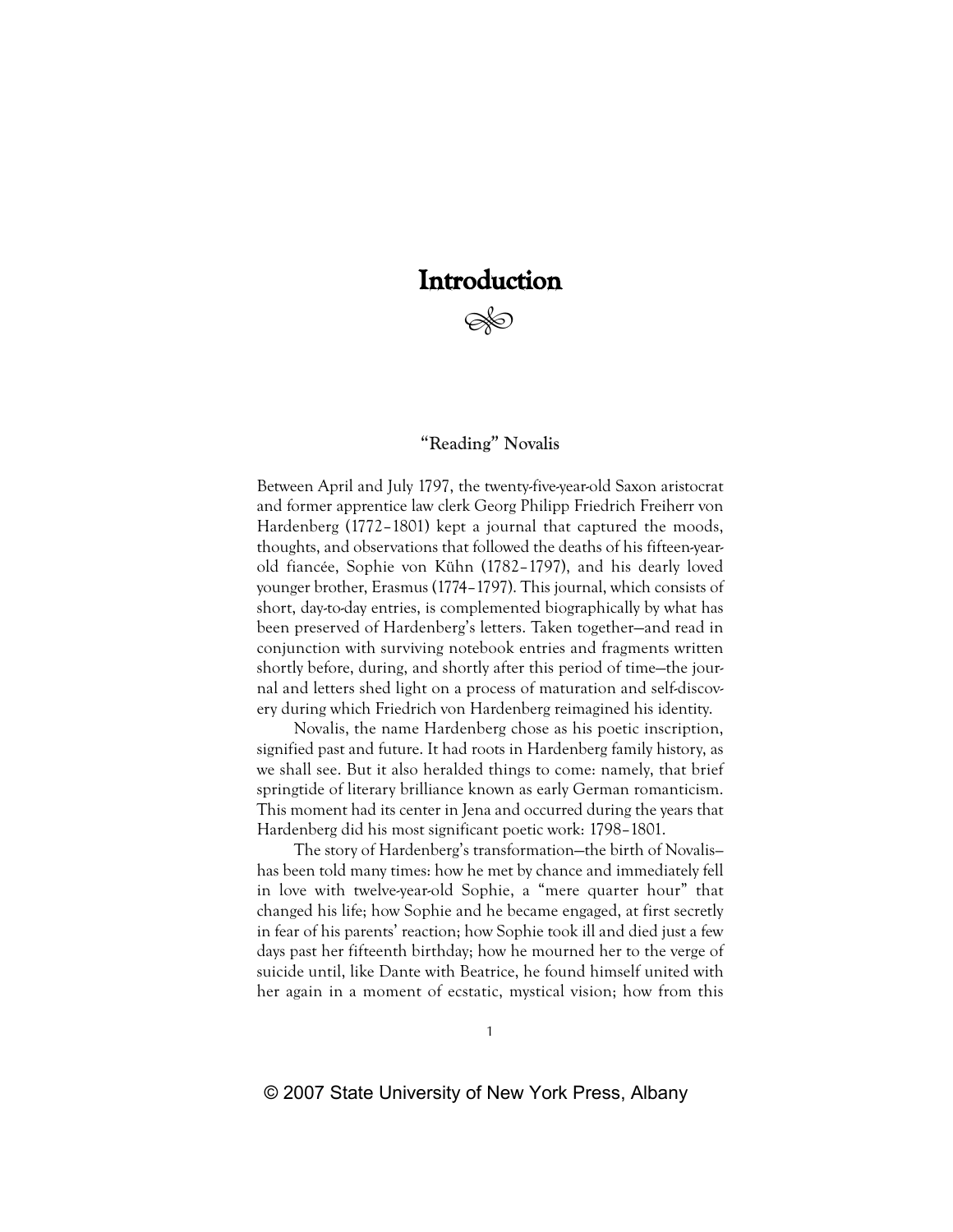#### 2 *The Birth of Novalis*

moment the mere mortal Friedrich von Hardenberg gave way to the immortal poet Novalis, romantic herald of a Golden Age. Howsoever possible, Sophie became the center of Hardenberg's poetic universe, the point around which his creative identity constellated. She was, as Hardenberg called her, his "religion," and his continued devotion to her became an article of personal faith. The famous visionary moment at Sophie's grave, which he recorded briefly in a journal entry dated May 13, 1797, became inspiration for the third hymn in *Hymns to the Night*, which may have been drafted at that time.

Once when I was shedding bitter tears, dissolved in pain, my hope disappearing, and I stood alone by the barren hill that hid the form of my life in coffined darkness—lonely as no other has ever been, driven by unspeakable fear—powerless, only a thought of misery remaining.—As I looked frantically for help, unable to go forward or turn back, as I clung to the fleeting, extinguished life with endless longing:—then, out of the blue distances—from the heights of my former ecstasy, came a shiver of twilight—and at once the bond of birth broke apart—light's manacles. Away fled the splendor of the earth, along with my sorrow—and with it my sadness flowed into a new, fathomless world—you inspiration of night, you heavenly sleep, you overcame me—the countryside was exalted; my newborn spirit soared. The mound became a cloud of dust—and through the cloud I saw the transfigured countenance of my beloved. Eternity reposed within her eyes—I seized her hands, and the tears became a sparkling, unbreakable bond of union. Millennia, like thunderheads, swept upwards in the distance. I wept ecstatic tears upon her neck to welcome the new life. It was the first, incomparable dream—and since then I have held an eternal, changeless faith in the heaven of night and its light, the beloved. (I, 135)

This poeticized moment of erotic-mystical yearning and transfiguration became within a few years after the poet's death a widely accepted key to his biography. The apotheosis of Sophie von Kühn—her conflation with Sophia, Maria, and Isis—became likewise a paradigmatic axiom for the understanding of Novalis and his work.

While Hardenberg, for a variety of reasons, played no small part in this mythic endeavor, perhaps the most significant impetus for the myth's acceptance came from Ludwig Tieck (1773–1853), Hardenberg's friend and literary executor. Ironically, Tieck never met Sophie; Tieck and Hardenberg became friends in 1799, two years after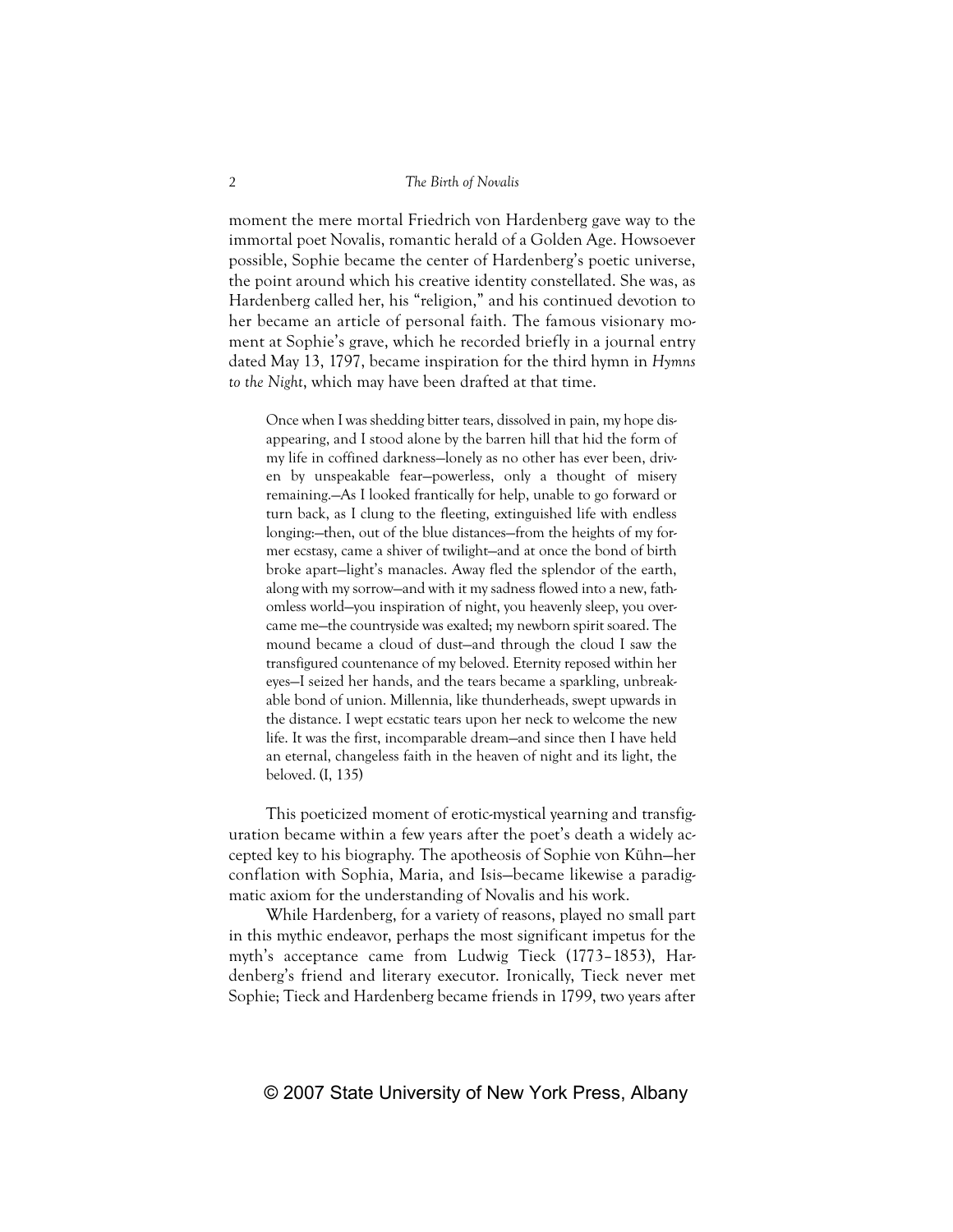Sophie's death. But Tieck's revised introduction to the third edition of the Novalis *Schriften* (1815; edited by Ludwig Tieck and Friedrich Schlegel) brought to full expression the tendency to idealize Novalis*,* and Tieck's interpretative statements regarding the biography of Novalis were decisively important in setting the agenda for Hardenberg's posthumous reception.<sup>1</sup> Tieck ignored or minimized the complexity of Hardenberg's interests and activities, celebrated the poet's relation to Sophie as a rite of passage to supernormal realms, and conflated references to Dante, Raphael, and John the Evangelist to create a literaryspiritual fable with enormous popular appeal.

This extratextual glamour of the Novalis mythology became stunningly persuasive after the poet died. Indeed, it dramatically increased Hardenberg's readership, which during his lifetime was confined to a small circle of family and friends. Within less than a decade after Hardenberg's death from tuberculosis in 1801, the biography of Novalis had become one of the foremost Romantic texts: a *Märchen* (fairy tale) that presented an archetypal tale of *Sehnsucht* (yearning) and longing for the hereafter.

Suitable iconography soon appeared.<sup>2</sup> Idealized, heroic busts of Novalis became shrines for romantic pilgrims. Illustrations to questionably edited editions of the dead poet's works showed a similar representational trend. It became common to refer to Hardenberg as Novalis in regard to the entire span of his life. When Hardenberg's dear friend and mentor, August Cölestin Just—who knew Hardenberg from the early days in Tennstedt before Hardenberg took the pen name Novalis referred to the poet in a biography (1805) as "Friedrich von Hardenberg: Assessor of Salt Mines in Saxony and Designated Department Director in Thuringia," he was criticized for his gauche accent on correct historical detail and for his philistine ignorance of the sublimely mythic and spiritual. "It is an impossible task to describe Hardenberg's life, but Just has failed to achieve even the least that's possible," Hardenberg's cousin Hans Georg von Carlowitz wrote to his wife in 1806. And a few years later, in another reader's reaction to the same text by Just:

> Vienna, January 25, 1810 Justinus Kerner to Ludwig Uhland in Tübingen

I am sending you this excerpt [from Just's biography] because I know that it will interest you immensely. But it makes a rather extraordinary and disturbing impression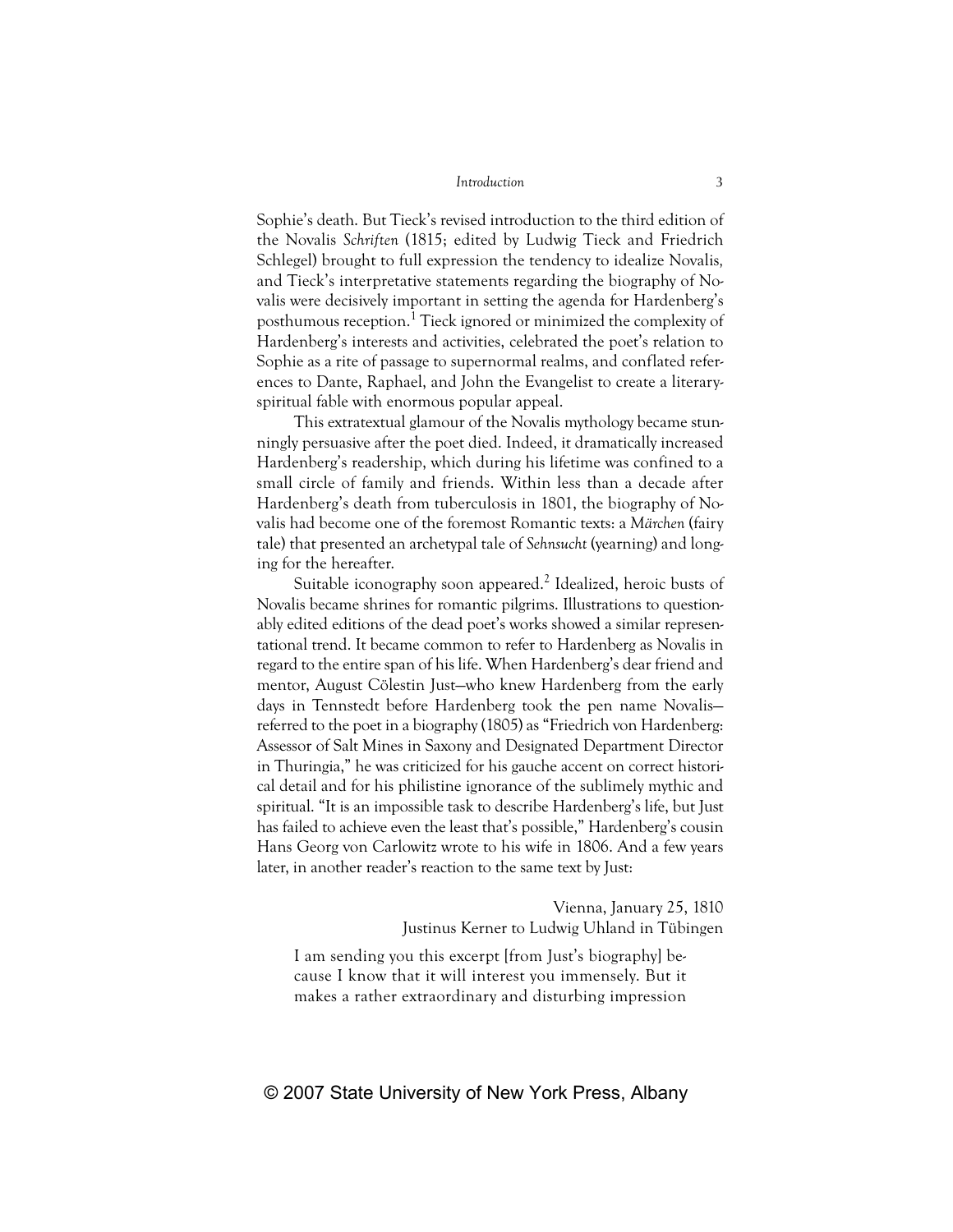to think of Novalis as an official or director of a salt mine. That is horrible!! I would have pictured his life completely differently. The young Miss Charpentier also disturbs the poetry. But his death is so transcendently beautiful. (IV, 550)

This letter is typical of nineteenth- and early twentieth-century readers who implicitly assumed that Hardenberg was Novalis.

Yet, as the included texts in this collection help make clear, Hardenberg's relation to Sophie and his reaction to her death are highly complex, contradictory, and layered. And Sophie's death was not the only crisis that befell Friedrich von Hardenberg in the spring of 1797 nor was it perhaps the most fateful. Less noted but personally devastating to the poet was the loss of his younger brother, Erasmus, who died only a few weeks after Sophie, on Good Friday 1797. The news of Erasmus's death reached Friedrich in Tennstedt on Easter Sunday, after he returned from a visit to Sophie's grave. Hardenberg had gone to Tennstedt to avoid witnessing his brother's death at their parents' home in nearby Weissenfels. During life, Erasmus shared Friedrich's enthusiasm for Sophie and her close-knit and amiable family unit at the country estate in Grüningen. Erasmus's death, following so closely upon Sophie's, heightened the personal tragedy. It propelled Friedrich von Hardenberg into a crisis of mourning and survivor guilt far more profound than Sophie's death alone might have brought about. A later journal entry from July 1800, seven months before the poet died, reminds us how closely Hardenberg remembered and still felt this doubled loss: "Where Sophie and Erasmus waken, there can I be at lasting peace" (IV, 55).

"Reading" Novalis thus presents a special challenge and fascination for the twenty-first century. Because of the way life and poetry intersect, because of the deliberate strategies used by Hardenberg and others to conflate poetic reality and historical fact, and because of the strange phenomenon that to a great extent Hardenberg's life events *can* be read (or marketed) as a transcendent symbol or work of art, it is hard to resist reading Novalis as a still engagingly vital myth.

It is the purpose of this introduction and the accompanying translations of selected primary texts to allow readers of English to investigate this "birth of Novalis" from the crises and biographical imperatives of Friedrich von Hardenberg's life—in particular, the catalyzing events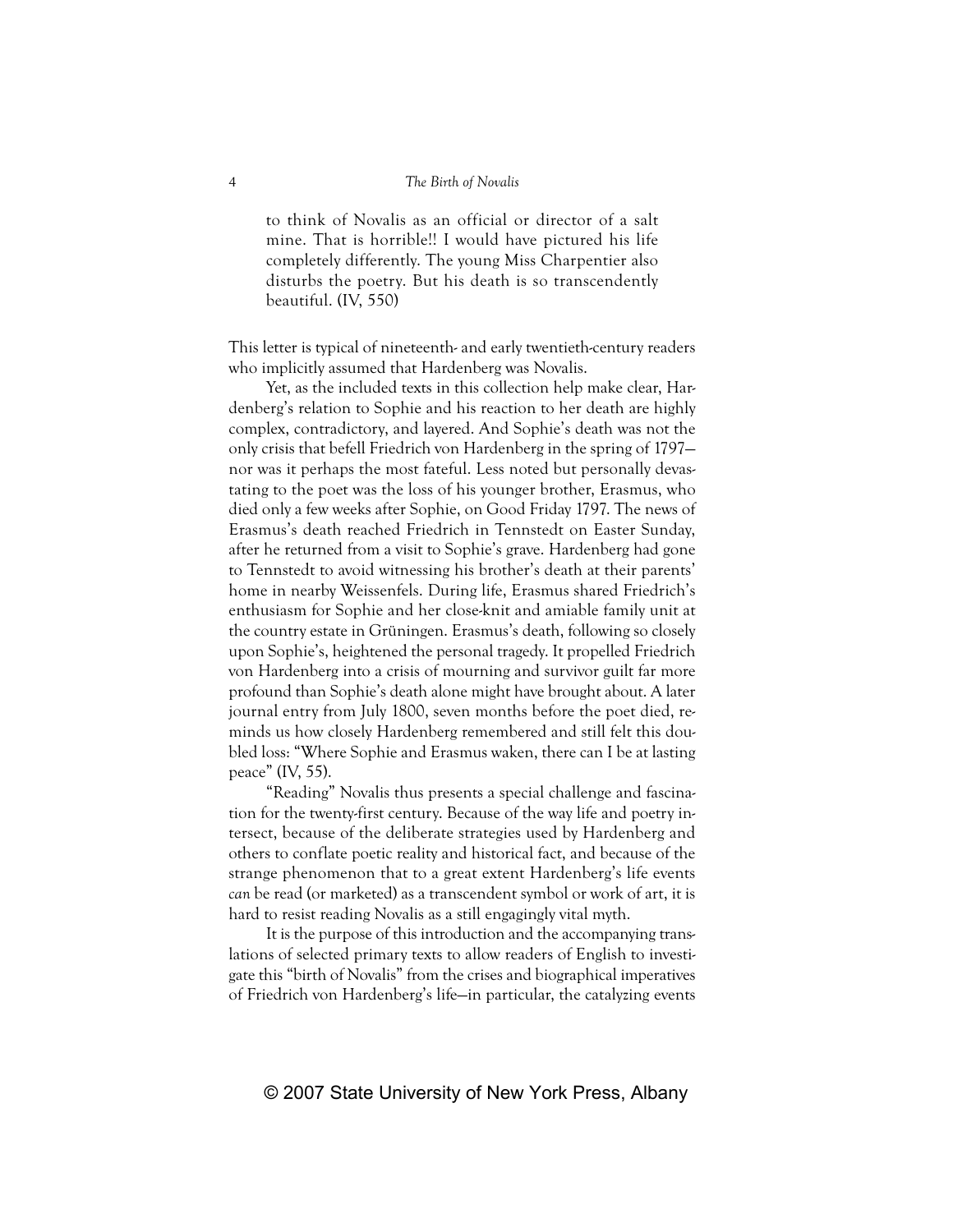that occurred during the crisis months of 1797 that this collection partially documents. It is during these months that Novalis is "born" born, that is, as myth and persona, which became for many readers for many years the definitive interpretive key to Hardenberg's brief but encompassing life's work. It is during these months that Hardenberg invented his literary persona and discovered his authentic poetic voice: an achievement that he announced to his friend A. W. Schlegel in a letter dated February 1798. He had just become a full-time student at the prestigious Freiberg Mining Academy, and he wanted to reassure Schlegel that his enthusiastic study of scientific and technical subjects had not turned him into a positivist "simpleton." The letter promised early future delivery of a manuscript.

The soon-to-arrive fragments will convince you of this—most of them are of older origin and have been merely revised. Your keen judgment may consign them to fire or flood—I renounce them completely to their fate. If you should have a desire to make a public use of them, I then would ask you to do so under the signature *Novalis*—a name once used by one of my ancestors and not entirely unfit for this purpose. (IV, 251)

The name Novalis first appeared publicly several weeks later in April 1798 with the publication of these edited and rearranged fragments known in English as *Pollen* or *Grains of Pollen (Blüthenstaub)* in the first issue of Friedrich Schlegel's and A. W. Schlegel's magazine *Athenaeum*. This pen name immediately caught on. In a certain sense, it became symbolic of the early-romantic reaction to the Enlightenment during the years 1798 to 1801—so much so that the name Novalis at times has subsumed within its aura all that is stereotypically "romantic."

Finding Hardenberg, then, in Novalis*—*that is, learning to discriminate between facts of biography and facticities of myth*—*has become an important emphasis in recent decades of German scholarship. This has occurred since the publication of the historical-critical edition of Novalis's writings in the latter part of the twentieth century. Prior to that, readers lacked access to a complete overview of Novalis's works. Moreover, they often were misled in their appraisals by questionable or tendentiously edited editions of the surviving texts. Thorough scholarship has allowed for the chronological arrangement of the writings. And fortunate recovery of hitherto unpublished manuscripts has provided a clearer view of the range and complexity of the poet's extensive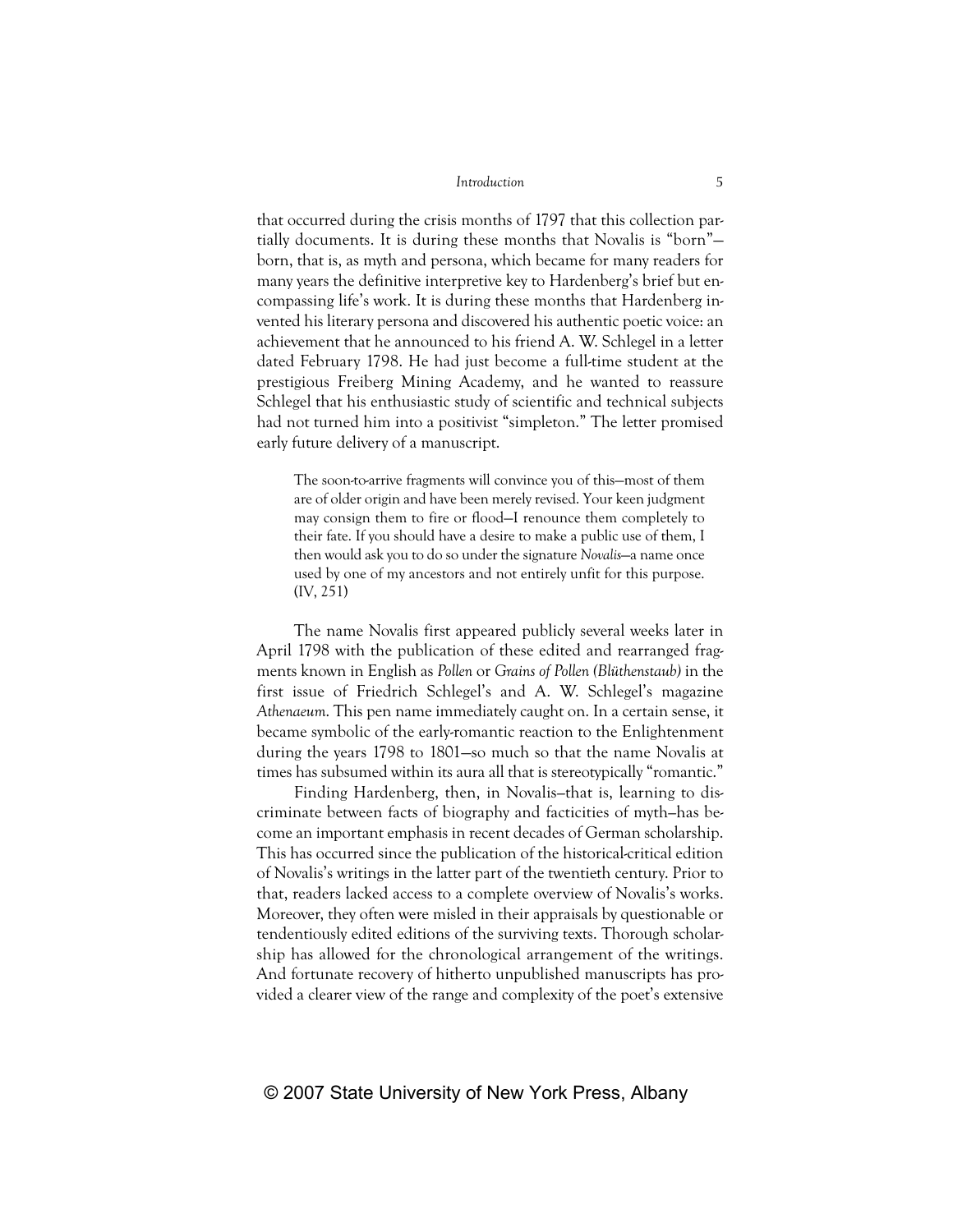nonliterary professional life, which included an ambitious and highly successful (albeit short) career in the mining industry and civil administration—with poetry, as Richard Samuel commented, "emerging from this sum of intellectual and practical work" not at the beginning but at the end. $3$ 

For readers of English, one difficulty in achieving a nuanced overview of the poet's life has been the scarcity of comprehensive translations, although since the 1990s several publications of hitherto unavailable fragment collections have appeared. Even so, Novalis reception in English retains a resonance of Thomas Carlyle's early appreciative review, written in 1829. Carlyle, who relied on the partisan "Novalis" biographies written by Friedrich's brother Karl von Hardenberg and expanded by Ludwig Tieck, promoted a reading of Novalis as the inscrutable, enigmatic, mystical poet of "the blue flower," an attitude of perplexity carried forward even quite recently by Penelope Fitzgerald in her splendid novel of the same name. As Carlyle writes:

Novalis belongs to that class of persons, who do not recognize the "syllogistic method" as the chief organ for investigating truth, or feel themselves bound at all times to stop where its light fails them. Many of his opinions he would despair of proving in the most patient Court of Law; and would remain well content that they should be disbelieved there. He much loved and had assiduously studied Jakob Böhme and other mystical writers; and was, openly enough, in good part a Mystic himself. (99)

Hardenberg, however, did not intend solely to accent the mystical in choosing his evocative pen name. On the contrary, he appeared drawn to this name for reasons more aligned with personal ambition, and the name brings together contradictory strands of conservative family tradition and Enlightenment progress.

The name Novalis has roots in the Hardenberg family history. It reputedly dated to the thirteenth century when a certain Herr von Hardenberg came into possession of the estate Großenrode bei Nörten in Hannover and began to refer to himself as "von Rode" or as the Latinized "de Novali," names that mean "one who clears new ground for cultivation" (Kluckhohn; Ritter) or, more simply stated in American vernacular, a pioneer.<sup>4</sup> In German, the verb *roden* (from which we have the word *Rode* in Großen*rode*) means to cultivate a field or to turn up the earth for planting. According to a footnote on this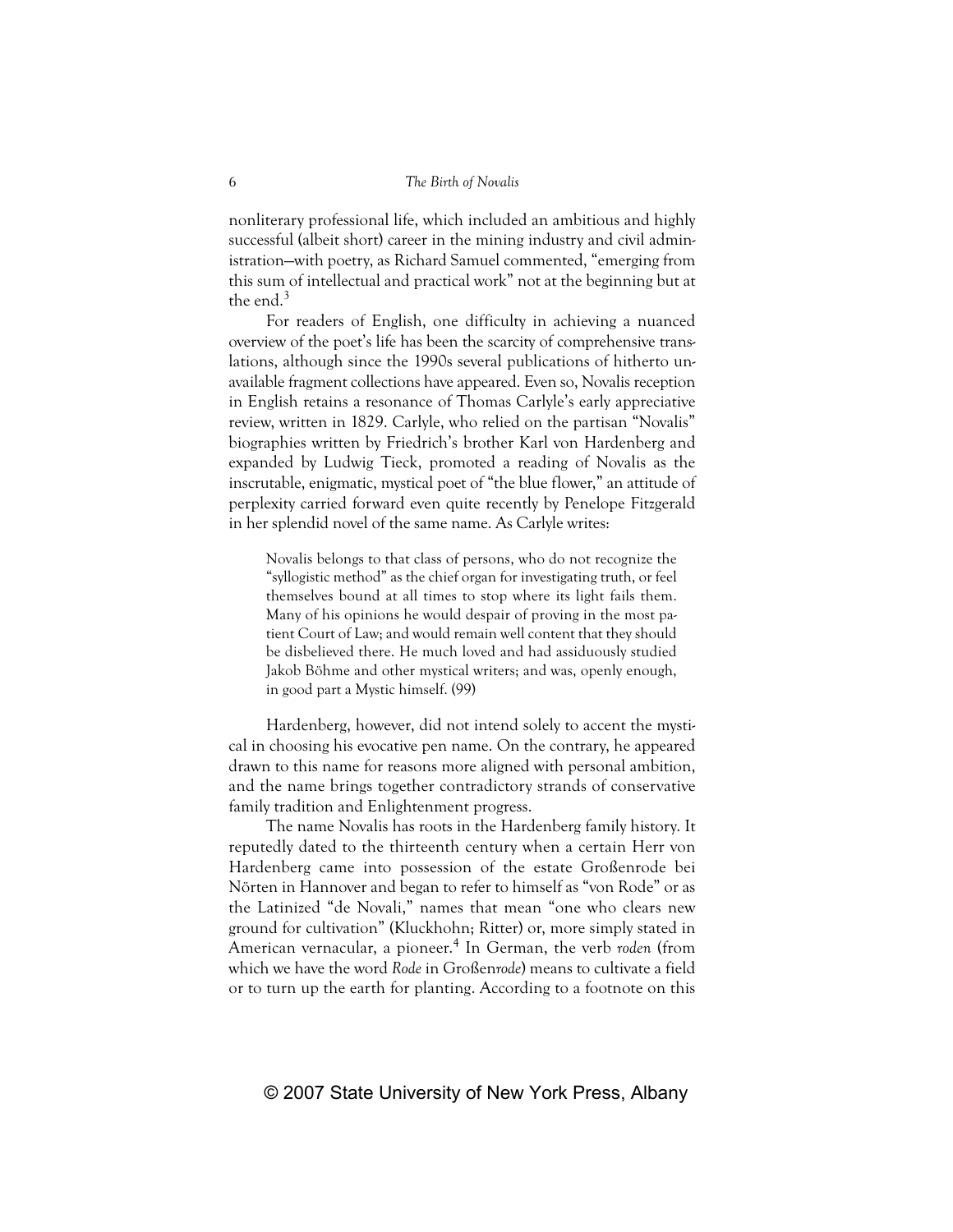etymology in the historical-critical edition, the earliest known ancestors of the Hardenberg family, Hermann and Bernhard (circa 1190), chose the name de Novali or magna Novalis to honor their possession of the Großenrode estate; later, Bernhard's sons changed this name to de Hardenberg (IV, 834).

Paul Kluckhohn pointed out in his introduction to the first volume of the historical-critical edition that according to Hardenberg family tradition the poet spoke his pen name in Germanized fashion with the accent on the first syllable: Nóvalis. In this pronunciation, the name Nóvalis has affinities with the Latin *novus* (new). When Hardenberg proposed the name Novalis to the Schlegels as a pseudonym for his writings, the pronunciation apparently shifted to Novális as we say the name today—perhaps one reason for this shift, notes Kluckhohn, was that the Schlegels were not familiar with the Hardenberg family's accustomed pronunciation. The Schlegels, Tieck, and subsequent readers favored this pronunciation, and either the poet tolerated the misunderstanding or was indifferent to the change.

As a term designating "one who settles or cultivates a new land or clearing in the woods," the name Novalis has the connotations of groundbreaking independence as well as overtones of trespass. It is suggestive of a person who crosses boundaries of settled assumption to discover and possibly claim unknown, uncharted territories. The activities of such individuals implicitly put under question the norms, assumptions, and ideologies of settled societies. Such persons implicitly act as heralds of a new age or order,<sup>5</sup> seed bearers, revolutionaries, or pioneers—this latter word now understood in its martial connotation, which is in keeping with revolutionary ethos of early romanticism.

The prefatory fragment to *Pollen* suggests all these shades of meaning when it makes the bold but latently ironic claim, "Friends, the soil is poor / We must scatter abundant seed to ensure even a middling harvest." Such ambiguous though highly suggestive juxtapositions of past traditions and future renewals are characteristic of early-romantic literature generally and Hardenberg's writings specifically. His pen name is both the signature of tradition and a challenge to the same—much in keeping with the intentions of the Schlegels and their *Athenaeum*, which Hardenberg hoped would inaugurate "a new age in world literature."

Hardenberg's decision to "write" himself as Novalis signified the discovery of his authentic voice. But poetry was not his sole concern. In the months leading up to the announcement of his literary persona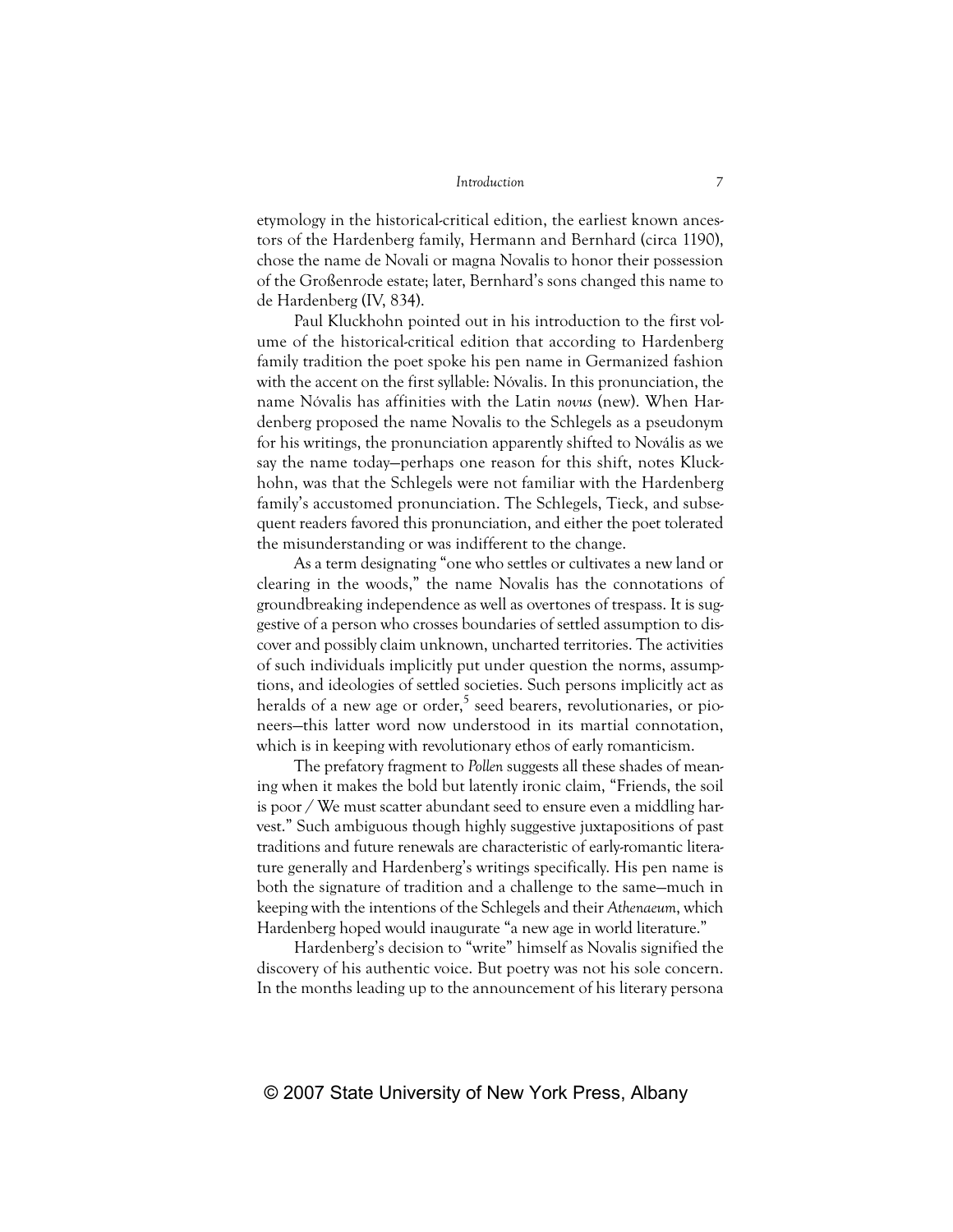in 1798, Hardenberg decisively ratified an earlier decision to follow his father into a career in salt mine administration by enrolling as a student at the world-famous Freiberg Mining Academy. He had previously been a poetaster and student of law at Jena, Leipzig, and Wittenberg and had undertaken a strenuous self-education in the field of contemporary philosophy, encouraged by the examples of Friedrich Schiller, Friedrich Schlegel, and Johann Gottlieb Fichte. Richard Samuel (*Der berufliche Werdegang Friedrich von Hardenbergs*, 1929) and Gerhard Schulz (*Der Berufsbahn Friedrich von Hardenbergs (*Novalis*)*, 1963) have demonstrated that work, science, and professional accomplishment were at least equally important determinants—if not more so, at moments of crisis—as poetry and Sophie. After surveying the range of Hardenberg's academic and professional achievements from 1798 to 1801 and noting the extreme diligence with which Hardenberg pursued his career as engineer, scientist, and mining administrator down to the most exacting details, Schulz concludes:

It can be proved furthermore that Hardenberg not only fulfilled his tasks conscientiously in an exemplary way but that he did so with the deepest inner propensity. The notion of a tortured double life spanned between burdensome daily grind and creative freedom of the spirit is foreign to his thinking, which relentlessly sought synthesis. (311)

One product of this relentless urge to synthesis is the so-called *Romantic Encyclopaedia*, or *Allgemeine Brouillon*, which was recently translated. This collection of fragments, "an extraordinary project to reunite all the separate sciences into one universal science" (*Novalis: Notes x*), was written in free moments during Hardenberg's student years at the Freiberg Mining Academy. It is an example of Hardenberg drawing inspiration from science, technology, mathematics, and a host of other practical and theoretical disciplines—an example of how the name Novalis orients us as much toward a daylight world of post-Enlightenment enterprise as much as toward a nighttime world of mystic yearning for a lost Sophie.

Another characteristic expression of this progressive agenda to unite opposites is the term *magical idealism*. <sup>6</sup> Hardenberg's "discovery" of magical idealism in 1798 in the so-called *Teplitz Fragments* brought to expression an implicit but major theme of the 1797 journal and supporting letters. Magical idealism, as we shall see, is simultaneously Har-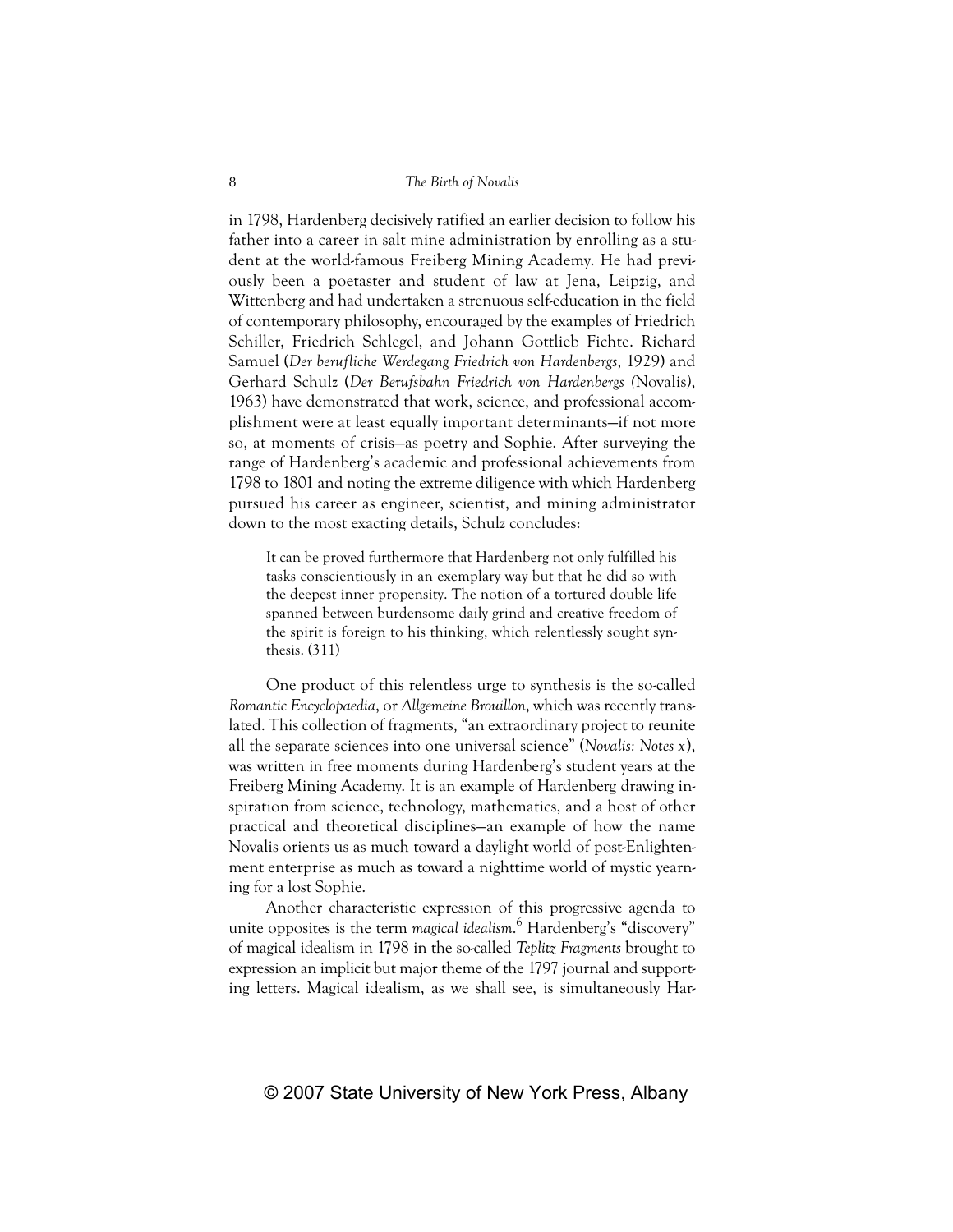denberg's attempt to articulate an organizing concept for early-romantic theory and a programmatic strategy for integrating Hardenberg's personal biography. The phrase, like the name Novalis, suggestively evokes a range of meanings. But as Richard Samuel pointed out, while the magical idealist fragments written in Teplitz in 1798 touch on a variety of subjects and ideas, the "main theme, however, remains *daily* or*ordinary* life as a departure point for magical idealism" (II, 517). The creative, playful sublimation of the ordinary-everyday into the poetic-mythic is very much the concern of this magical-idealist praxis. The same critical theme appears in Hardenberg's letters, and this "main theme" is highlighted during the crisis months of 1797 that the journal, in particular, documents. The sharp disjunctions of the journal entries—the rapid changes of tempo, focus, vocabulary, and context and the frequent, asyndetic use of a dash to connect, punctuate, or abruptly transition or juxtapose—relate us to this later magical-idealist project, which involves the construction of free, moral identity amid the random, ever-shifting, and often overlapping contingencies of daily life. The months that the journal documents, April to July 1797, serve as a critical workshop for this emerging ethos and constitute a turning point in Hardenberg's biography.

Such complex interchange of roles and identities—the ability to shift with consistent authenticity between spheres of activity that are outwardly mutually exclusive and to coordinate these spheres within an overarching creative ethos—is central to Hardenberg's poetics and to his emerging concept of identity. Hardenberg finds his vocation as Novalis when he discovers how to align the imperatives of individual biography with the archetypal persistence and patterns of the mythic, and he coins the name Novalis to mark this discovery, which touches on every aspect of his life after 1797.

This magical-idealist approach to identity construction mirrors themes common to the late eighteenth century—particularly in regard to the era's questioning of subjectivity and the era's radical use of aesthetic theory to trespass boundaries Immanuel Kant had delimited for philosophy.

By the latter decades of the eighteenth century, Kant had established the so-called experience of self-consciousness (the synthetic unity of apperception) as the highest founding principle of his philosophy when he brought together aspects of Gottfried Leibniz's and René Descartes's epistemology (apperception and cogito, respectively) into the concept of pure apperception (*reine Apperzeption*). For Kant, the *I*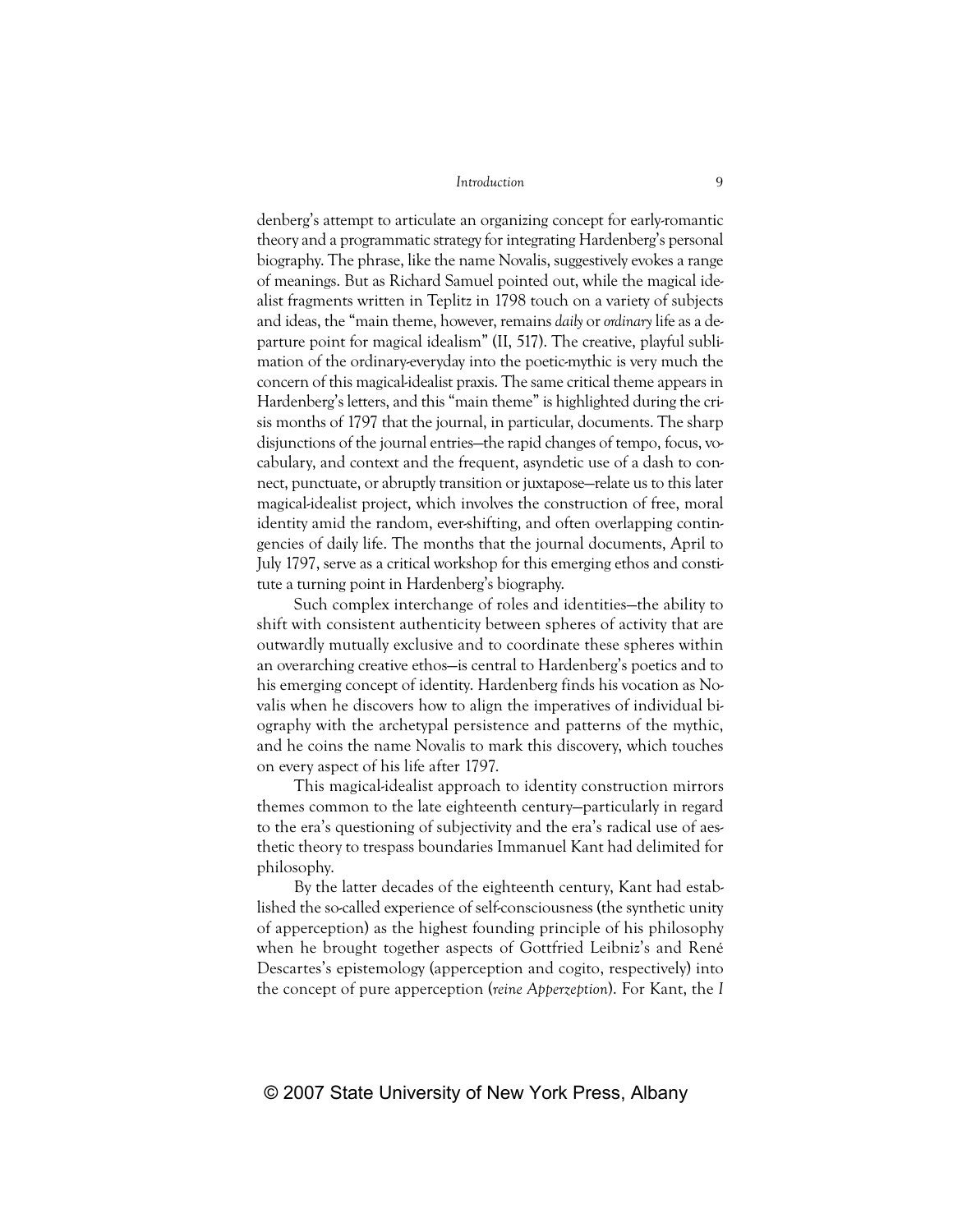*which thinks itself* must accompany all representation as a pregiven condition. In the moment of apperception, thinking turns back on itself to confirm the reality of its own existence and experience. Unlike Descartes, however, Kant divided the experience of cogito into two opposed realms: the realm of senses (*Sinnlichkeit*) and the realm of understanding (*Verstand*). His critical philosophy described the means by which these two realms achieved dynamic reconciliation as human knowledge. Such reconciliation can occur only by an act of will; without it, the two realms remain opposed: sensations lack conceptual content, while concepts lack sensible basis. By emphasizing the *means* by which sensations and concepts are conjoined via human understanding, Kant abandoned an older model of mimetic certainty in favor of something entirely new. Instead of passive receptivity toward the contents of sense perception, consciousness becomes the creator of content. Truth is no longer a matter of mere representation, but a synthetic, active achievement (judgment) of the human mind in which sense-given percepts follow rules of apperception that Kant called a priori categories of human judgment. The categories were for Kant necessary and general, hence lawful and objectively true. Their lawful mediation between percept and intellect guaranteed human objectivity, in contrast to the danger of mere associative fantasy, a danger posed by David Hume.

Yet, despite the assurance of the lawful operation of these categories of judgment (an operation that joined predicate to subject as valid truth propositions), the prior epistemological certainty of objective, mimetic representation was fatally undermined by Kant's philosophy—and with it, the way became open for the revisions of Jena romanticism, whose partisans make use of a "philosophical aesthetics" (Bowie) to extend Kant's insights in radical ways. For them, Kant poses philosophically the problem of the relationship between the world and human consciousness, asking how that relationship is sustained and what is its characteristic mode of functioning. With this turn from the emphasis on *whether* the world exists to *how* the world exists for the perceiving subject, the way is prepared for an understanding of truth as an activity of self-disclosure. For Hardenberg, Schlegel, and their contemporaries, the work of art *enables* truth to appear, but it no longer *presents* it. Likewise, criticism and critical discernment become essential adjuncts to the work of art, in that art, as mere artifact, is dumb.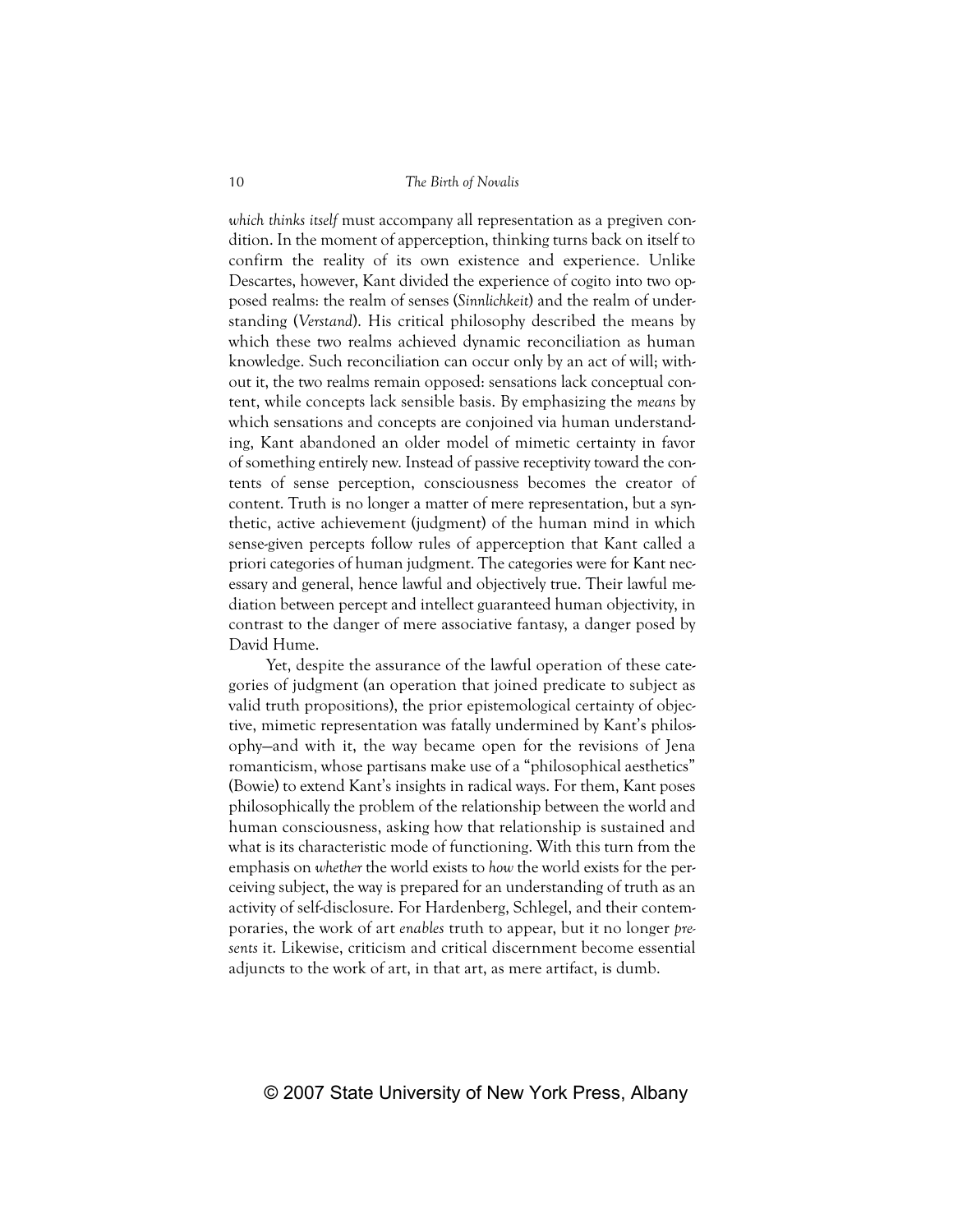Kant's so-called Copernican turn in his *Critique of Pure Reason* (1781) was essential prerequisite for early-romantic theory in that it heralded the end of mimesis and the naïve realism of classicist Aristotelian aesthetics. Henceforth, knowledge is "psychologized,"<sup>7</sup> in the sense that the givenness of objects exists through and within the activity of human knowing. All this occurs within the confines of synthetic unity of apperception, as it were, and analytic judgments set forth either ongoing, evident aspects of this synthetic activity or are the statements of logical certainty that result.

Yet, as Manfred Frank and others have explored in recent vears.<sup>8</sup> a problem remains here that the early romantics (specifically Friedrich Hölderlin at first and then Hardenberg) will diagnose. To do so, the early romantics turn to the etymology of the word *judgment* in the German language: *Urteilen* in the sense of *Ur-teilung* (the originary division of a preexistent ground). In direct philosophical statements or indirect poetic fragments (many of which were written during Hardenberg's time of engagement to Sophie), Hardenberg argued that there must be an ongoing, preexistent unity that underlies each individual act of judgment, which judgment catastrophically divides. Each act of judgment or division conceals and makes evident at the same time. It conceals the *originary unity* while at the same time making conceptually evident a single aspect of that unity insofar as the act of judgment raises such an aspect to the level of concept and thus makes it visible as truth. In accepting the evidence of this truth proposition, however, we simultaneously conceal or occlude the underlying unity of being, which makes the proposition possible at all. The hiddenness and unhiddenness of Truth occur simultaneously in each individual act of judgment, or in the operation of Kant's synthetic apperception overall. Being or unity never comes to expression except via differentiation and difference, occurring in time.

Consciousness is a being outside of being inside being.

But what is that?

This "outside of being" cannot be authentic being.

An inauthentic being outside of being is a likeness—Therefore, what is outside of being must be a likeness of being inside being.

It follows that consciousness is a likeness of being inside being. (II, 106)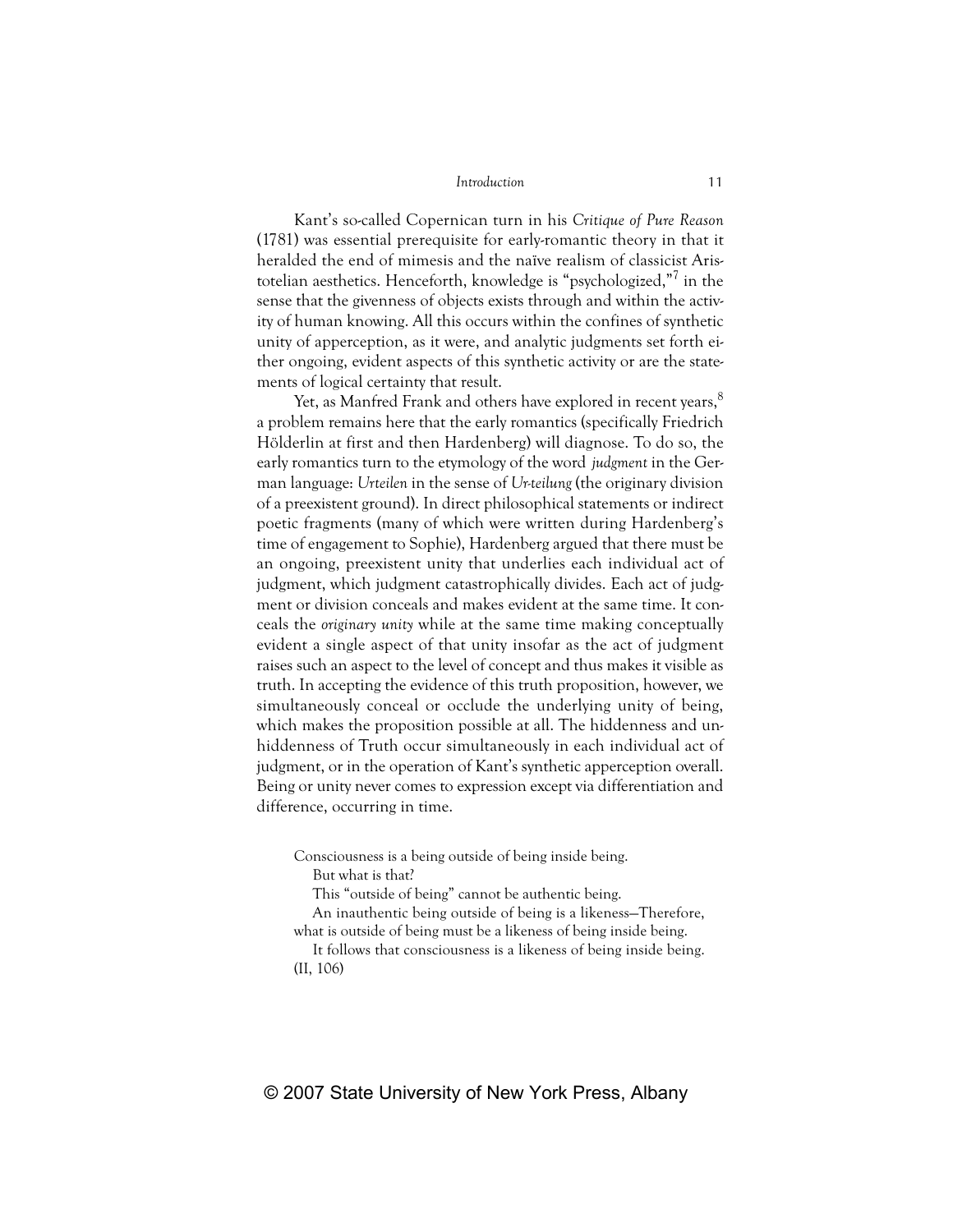Being (*Sein*) cannot be thought, since thinking, in the above sense, necessitates the divisive, originary deed of judgment, which separates thinking from its ground. Nor can being be represented, since in order for it to be represented it must first fall out of being. This fall, however, is inevitable insofar as we are constrained by our present mental activity to make mental representations at all. We are aware of this inevitability to a greater or lesser extent. As Hardenberg wrote:

Philosophy is originally a feeling. The philosophical sciences conceptualize the intuitions of this feeling. It must be a feeling of inner, necessarily free relations. Philosophy always requires, therefore, something given—it is form—and yet real / and ideal at the same time, / like the originating act. Philosophy cannot be constructed. The limits of feeling are the limits of philosophy. Feeling cannot feel itself. (II, 113)

"Philosophical aesthetics," wherein the subject attempts to determine the truth-content of the object world via self-referential exercise of its own activity of judgment—and the consequent calling into question of the grounds of subjectivity—appears historically in Jena in the 1790s, specifically during the years 1797 to 1801, which we designate as *die deutsche Frühromantik* or "German early romanticism." These years coincide with Hardenberg's mature activities as Novalis. Key early-romantic phrases such as *romantische Poesie*, "poeticization of philosophy," "romanticization of the world," or the need for a "new mythology" (or even the pen name Novalis) are means of characterizing a literary-philosophical strategy whereby all things (biography included) become potential works of art. The stage for this magical-idealist drama includes all: the earth, the state, companionable societies, an individual's life, and everything at hand for human usage. In this respect, early romantics carry on the Enlightenment project of perfectibility while adjusting the means to this end. Hardenberg, for example in his journal, time and again returns to the theme of *Bildung* (education) as he perfects his work of mourning for Sophie. It is finally this emphasis on *Bildung*, which is characteristic of early romanticism though not the Sturm und Drang, that makes Hardenberg a Novalis and not a Werther. Significantly, he reads and rereads Goethe's prototypical novel of *Bildung*, *Wilhelm Meisters Lehrjahre*, during these weeks. Werther dies; Hardenberg dies, too, in a manner of speaking, but he magically resurrects himself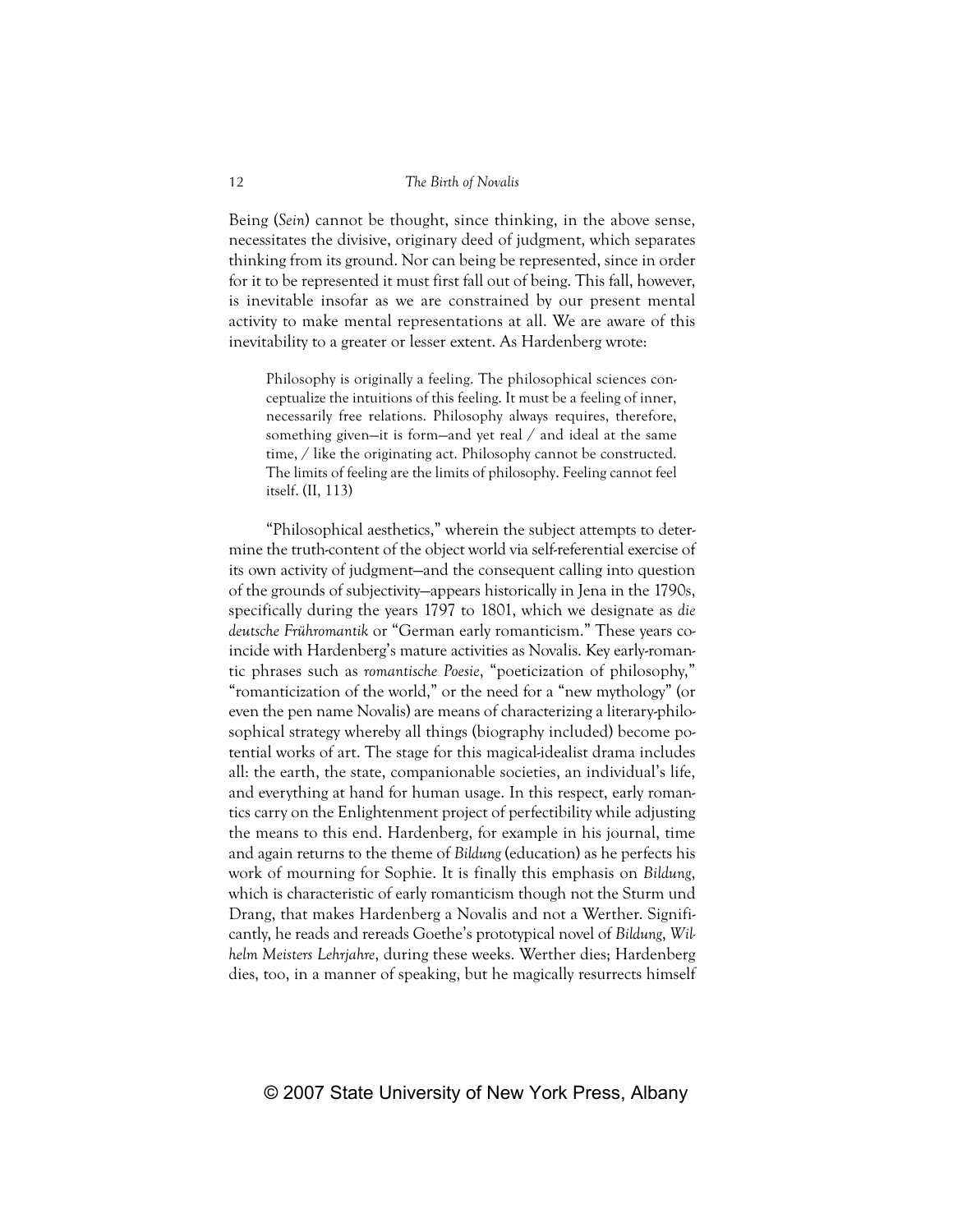*and* Sophie as symbols—works of art that give to the age and body of the early romantic era its signal "form and pressure."

Werner Vordtriede remarked that "poetic symbols in this sense can only arise in the last years of the eighteenth century" (98), at that moment in history when the "I" feels itself cut off from the Absolute, from spirit or Being. It is a crisis moment for identity and for philosophy. Before that moment we do not find it possible in a general sense for the "I" to cognize itself in this way (and thus "consciousness," so understood, was not a problem as such). Fichte's *Ich-Lehre*, with its emphasis on selfactivity (*Selbsttätigkeit*, an idea that appears in Novalis's writings many times), is an obvious sign of this change, following from Kant. "Only since Fichte is it possible to treat the object as a symbol of the subject," Vortriede writes (113); we might elaborate further in a postmodern context, following on the insights of Philippe Lacoue-Labarthe and Jean-Luc Nancy: only since Fichte can thinking confront "the thesis of a dissolution of all processes of production in the abyss of the subject" (*Literary Absolute* 16). The poetization (*Poetisierung*) of the world that Hardenberg frequently mentions is, as Vordtriede points out, an attempt to confront the subject/object crisis that selfreflectivity brings about, with its consequent threat of spiritual diminishment and threatened death of the subject. Hardenberg's goal of an encyclopedic "poetization of the world," such as we see in the fragments entitled *Das Allgemeine Brouillon*, is then nothing less than "the transformation of the visible world into this higher truth of the symbolic" (117)—his Novalis, a similar strategy.

In the mature fragments of Novalis, the "I" is conceived dynamically within a field of ever-shifting tensions and relationships. Here, for example, we encounter the term hovering (*Schweben*) as a means to draw attention to this dynamic.

All being, being itself, is nothing more than being free—hovering between extremes that must of necessity be united and separated. From this luminous point of hovering, all reality flows—everything is contained in it—object and subject exist through it, not it through them. I-ness or productive power of imagination, the hovering—determines, produces the extremes, between which it is hovered—This is a deception, but only in the realm of common understanding. Otherwise it is something thoroughly real, because the cause of it, hovering, is the origin, the mother of all reality, reality itself. (II, 266)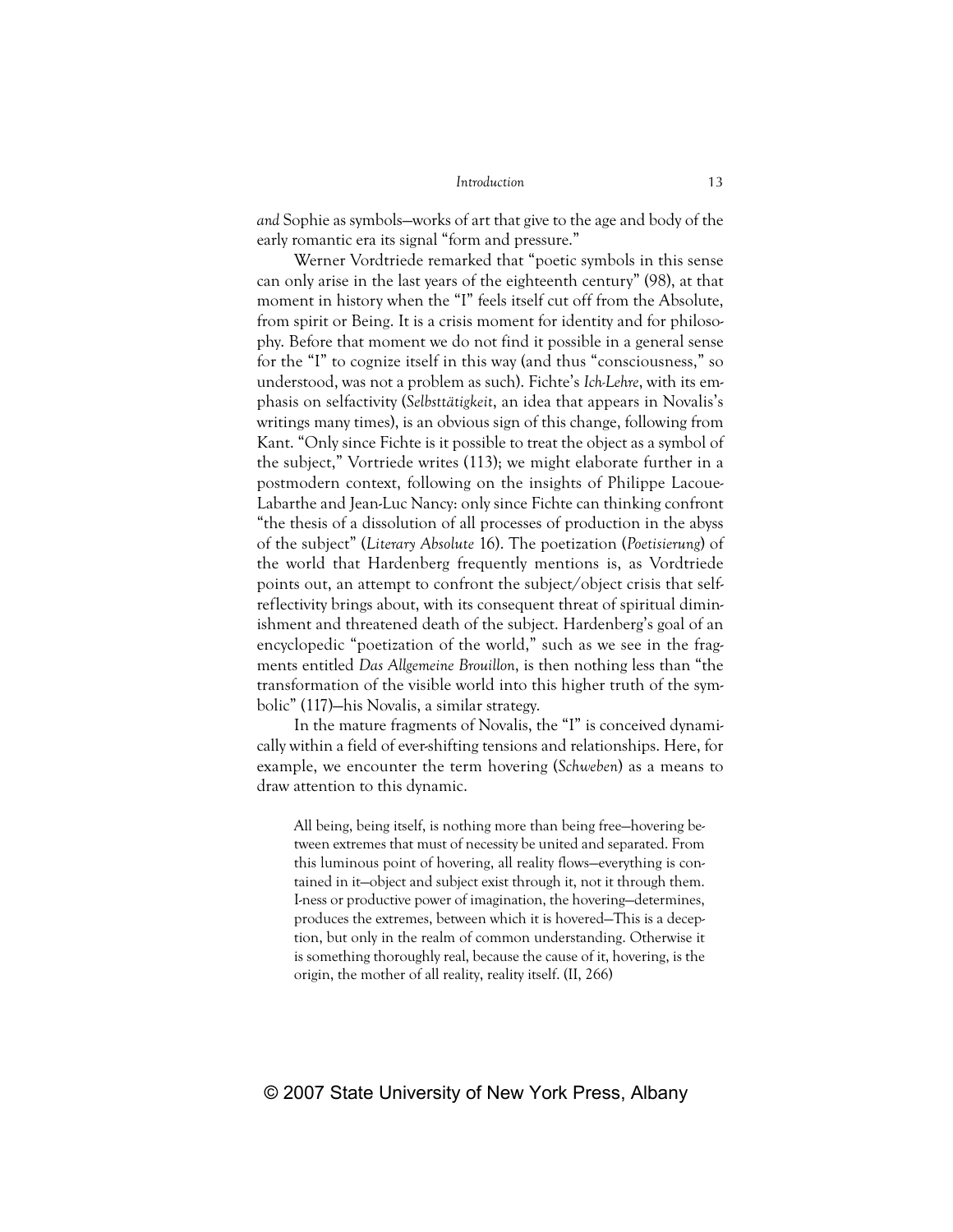"Hovering" occurs in an intermediate zone and is itself paradoxically an agency of mediation and point of origin. Increasingly, the romantic subject defines itself as an intermediary or as an inhabitant of intermediary zones whose ironic distancing from the foundational absolutes of tradition, metaphysics, orthodox religion, or ideology allows the subject to maintain a tenuous freedom of expression and a hopeful degree of creatively independent, moral activity in the everyday world. The subject thus defined so freely to itself becomes in a sense symbolic; its open-endedness, mutability, and affinity with chaos, indeterminacy, and change invite an endless play of interpretative acts or despair. The often-preferred contextual spaces for such playful interpretative acts are *liminal zones* (Turner): intermediate areas such as forests, caves, deep-shaft mines, mountainous or frozen wastes, nighttime and darkened landscapes, death, borderlands, open spaces of water, or impersonal vistas of anonymity in the developing cities. These liminal zones provide transitional realms of sliding, shifting meanings whose indefinite outlines are both sources of anxiety and invitations to playful, open-ended creativity and identity formations. The romantic subject has affinities for such zones and defines itself through these affinities. *Liminal personae* (threshold people) "are those who have slipped through or eluded the network of classifications that normally locates states and positions in cultural space" (Turner 95). They are those who have resituated their point of perspective outside that accepted grid. The threshold that they cross is "frequently likened to death, to being in the womb, to invisibility, to darkness, to bisexuality, to the wilderness, and to an eclipse of the sun or moon" (Turner 95). In this sense, the name Novalis, with its connotations of "one who clears a [intermediary] space for cultivation in the woodland," is an immediate historical antecedent to Martin Heidegger's use of a similar trope to articulate his concept of *Lichtung* (clearing).

For the romantic subject, personal moral freedom lies in one's ability to resist systematic closure even when the irresistible tendency of the world, human nature, and society is to ratify such closures. "*Wir suchen überall das Unbedingte, und finden immer nur Dinge*," Novalis writes—"we search everywhere for the absolute (the unconditional), and find only things (the conditioned)" (II, 413). Whereas in later romanticisms the "I" is increasingly harried and defeated in this quest, early romantics such as Hardenberg cling optimistically to this ideal of indeterminacy and "hovering"; by doing so, they redefine chaos in a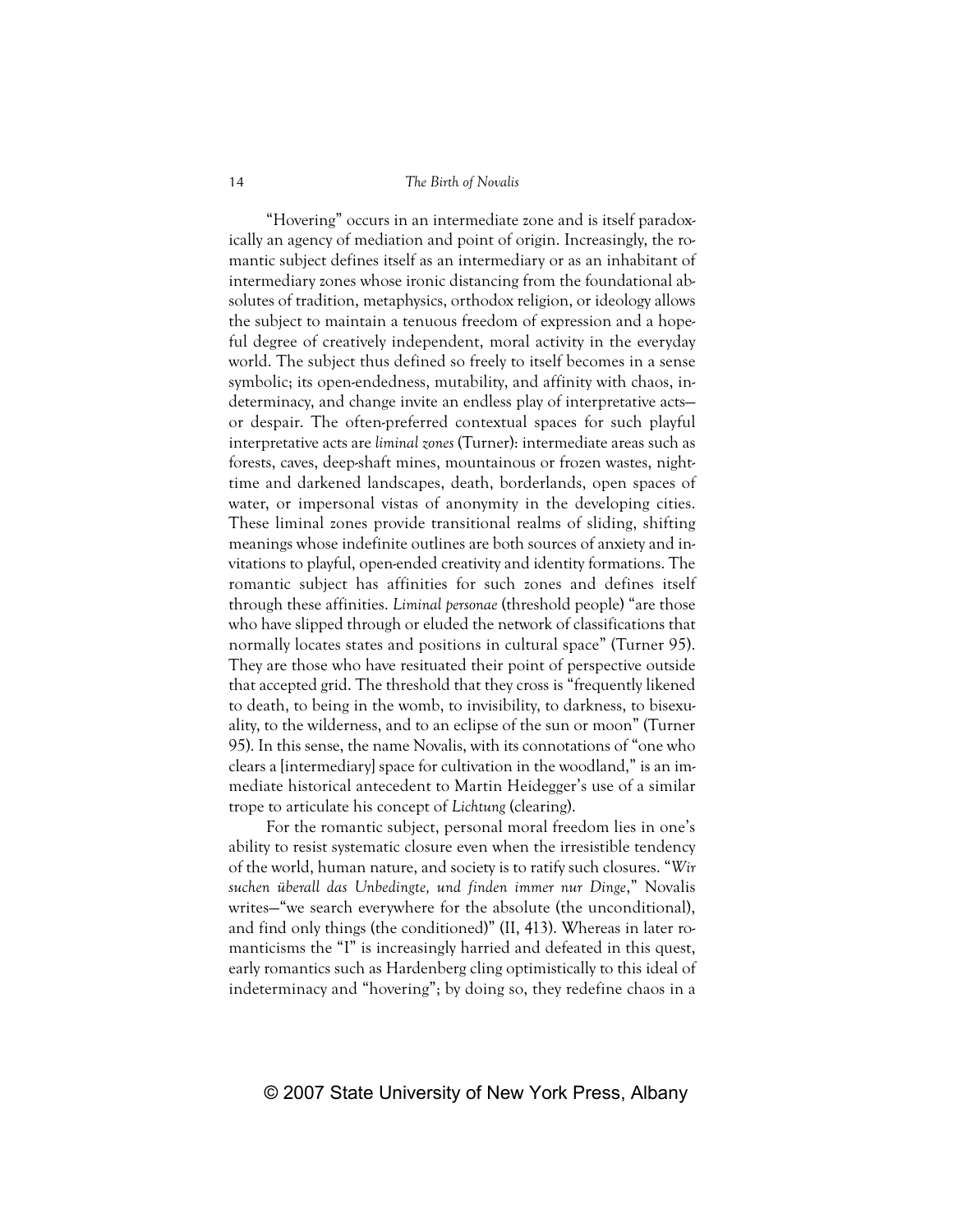positive, heuristic sense. When Novalis and Friedrich Schlegel call for the world to be romanticized or poeticized, for example, they partly mean that the subject must consent to abide in a fluid zone of indeterminacy and change from which free, creative/poetic (or ironic) possibilities arise. They advert to language questions raised earlier by Johann Georg Hamann (1730–1788) and by Johann Gottfried Herder (1744–1803) in reaction to critical philosophy, particularly as the early romantics move toward religious symbolism and the mythological areas that Kant placed out of bounds because these liminal zones of indeterminacy threatened to compromise the healthy limits of reason and thus individual freedom. Paradoxically, Novalis found just the opposite to be the case.

A truly *synthetic* person is one who resembles many persons at once a genius. Each person is the germinal point of an *infinite genius*. He is able to be divided into many persons, yet still remain one. The true analysis of person as such brings forth many persons—the *person* can only be individualized as persons, dissolution and dispersion. A person is a *harmony*—no admixture no movement—no *substance* such as "*soul*." Spirit and person are one. (Energy is origin.) (III, 250–51)

The name that Hardenberg chose to symbolize his magical-idealist project, Novalis, is thus a complex glyph. It is simultaneously a landmark of personal, psychological integration, a means to articulate emergent themes of early-romantic theory (and its challenge to Enlightenment orthodoxy), and the beginning of Hardenberg's successful attempt to translate personal events of historical biography into a metapersonal realm of myth.

The journal that Hardenberg kept from April to July 1797 becomes then from this perspective a highly relevant text in which the problems and themes of "magical idealism" are identified early on and worked on, as though in a laboratory. In this context, the journal should be read in relation to the fragments known as the *Fichte Studies* (1795/1796), those "Notes and Commentaries" (*Bemerkungen*) in which Hardenberg came to grip with Fichte's philosophy and surmounted it.<sup>9</sup> These fragments from the *Fichte Studies* were for many decades a highly relevant but unpublished and hence unappreciated dimension of the so-called *Sophie-Experience (Sophie-Erlebnis)* of the Grüningen years. More recent scholarship has done much to correct this blind spot, and recent translation has made these fragments available in English. These notes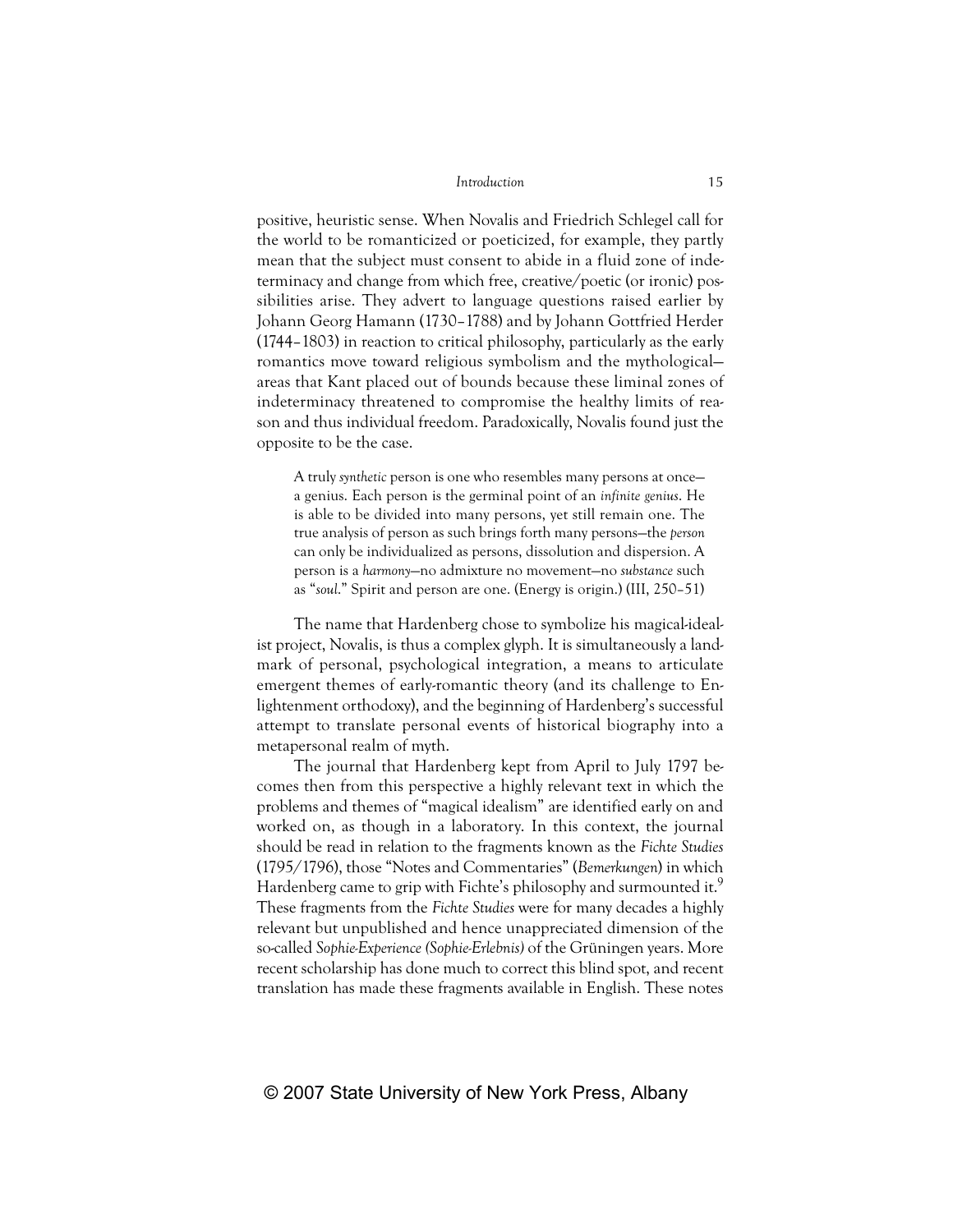and commentaries inspired by Fichte's work have emerged as a philosophical counterpoint to the more well-known and celebrated biographical events at Grüningen, Tennstedt, and Weissenfels—perhaps, in fact, they are the more crucial but hidden aspect of those events and that experience. Hardenberg's extensive marginal notes and musings on the borderland of Fichte's philosophy are the thorough-ground basis for a *Philo-sophie-Erlebnis* insofar as they provide the foundation for the construction of Novalis as myth and magical idealist text.

Hardenberg died in 1801, only three years after writing himself as Novalis. In an uncanny way, the events of Hardenberg's life do indeed support and illumine the stages of his poetic career. This element of his biography has, as I mentioned, long been appreciated. What is far more engaging for readers in a culture that is postmythological, postreligious, and secular (reactionary lapses into fundamentalism notwithstanding) is the inner developmental and symbolic process that Hardenberg followed to become Novalis. One can view this process in various ways. It is artistic or mythological, shamanic, postmodern, religious or depth psychological, "romantic" or subversively political and revolutionary to the degree that each of these nomenclatures is understood as signifying what for Novalis would have been a magical-idealist deed: the cooperation between the seen and the unseen—the unity of theory and praxis in an aesthetic realm as symbol—the mediation between the ordinaryeveryday and the mythological-spiritual, and the hopeful millennialist transformation of the former as a result. This mutual interpenetration of the inner determinative reality of the subject and outer determinative reality of the object can be synthetic and creative, Novalis believed. Who or what does this shaping; where is the artist who creates this mythology out of life? This is a question that Hardenberg's biography and the texts and fragments that relate to his biography lead us to ask.

# The Meeting with Sophie von Kühn

I had not been in Tennstedt for long when I made the acquaintance of the unforgettable maiden to whom I owe thanks for my character. (IV, 310)

Early on the autumn morning of November 17, 1794, the apprentice law clerk Friedrich von Hardenberg, age twenty-three, in the company of his mentor and office supervisor Councilor August Cölestin Just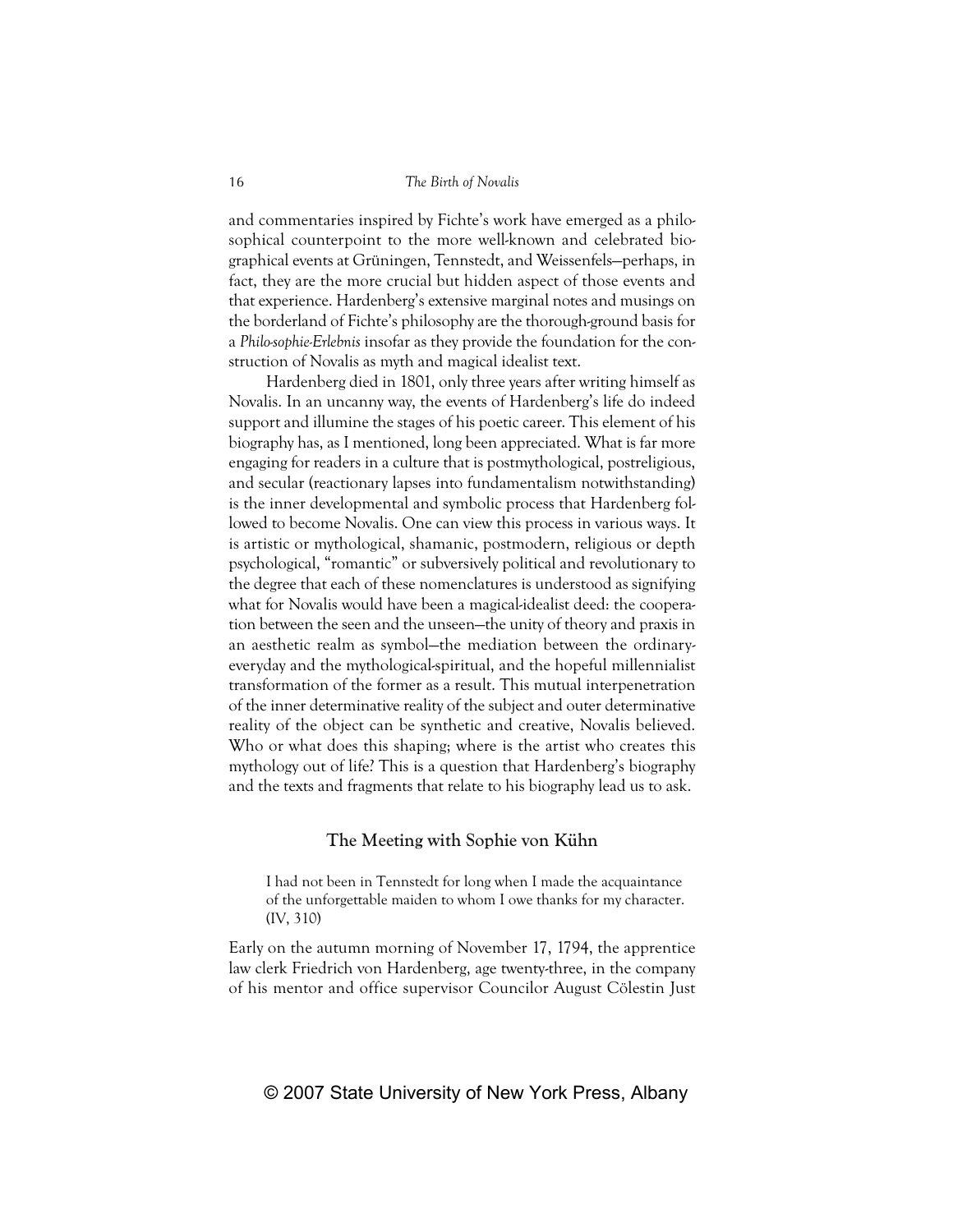(1750–1822) and Just's twenty-six-year-old niece and resident housekeeper, Caroline, took a business trip by coach from the Just office in the small village of Tennstedt to consult a government official. The trip covered about ten kilometers. Near the village of Greussen, Friedrich von Hardenberg made the acquaintance of a young military man, twenty-five-year-old Lieutenant Adolph von Selmnitz (1769–1814). Selmnitz and Hardenberg quickly hit it off. The lieutenant captured the sanguine *Freiherr*'s (baron's) attention with a tempting report. At a nearby estate in Grüningen, which was held in the keep of an affable country squire by the name of Captain von Rockenthien, there dwelled two lovely maidens. These stepdaughters to Rockenthien, who had taken possession of the Grüningen estate after his marriage to its gracious widow Wilhelmine von Kühn, were of an age to receive suitors, and the idyllic, domestic sociability of the estate encouraged amiable visitations, Selmnitz said.

The news came as music to young Hardenberg's ears. And for him, that first visit to Grüningen became an event of earth-shaking consequence.

Just several days earlier, following his father's advice if not explicit direction, he had arrived in Tennstedt to begin an apprentice year in civil service under the steady eye and capable official hand of August Cölestin Just. Friedrich's devout father had posted the young man to provincial semi-exile in defiance of the father's patronizing elder brother's wishes to situate the lad more favorably in the worldly bustle of the Prussian civil service—an arena more likely to applaud the ambitions of a brilliant, well-educated, handsome, and conversational youth. Perhaps the father intuitively foresaw that his eldest son's artistic, restless spirit required a more settled path.

Friedrich was not opposed to this decision. The father's Pietistic sensibilities found an echo in his offspring, who felt torn between a penchant for flirtatious liaisons and the sober call to the duties of industrious maturity. The goal at Tennstedt—for father and son—was to settle Fritz on a professional path that would lead to self-sufficiency. Matters of economy were pressing, although funds had never lacked for Friedrich's studies, which had gone on for several years. Would his *Bildung* ever end? The question of What to Do?—how to find the proper integration of inner inclination and external necessity—was very much on the young *Freiherr*'s mind as he entered the Just household as live-in apprentice. This What to Do? soon became a theme that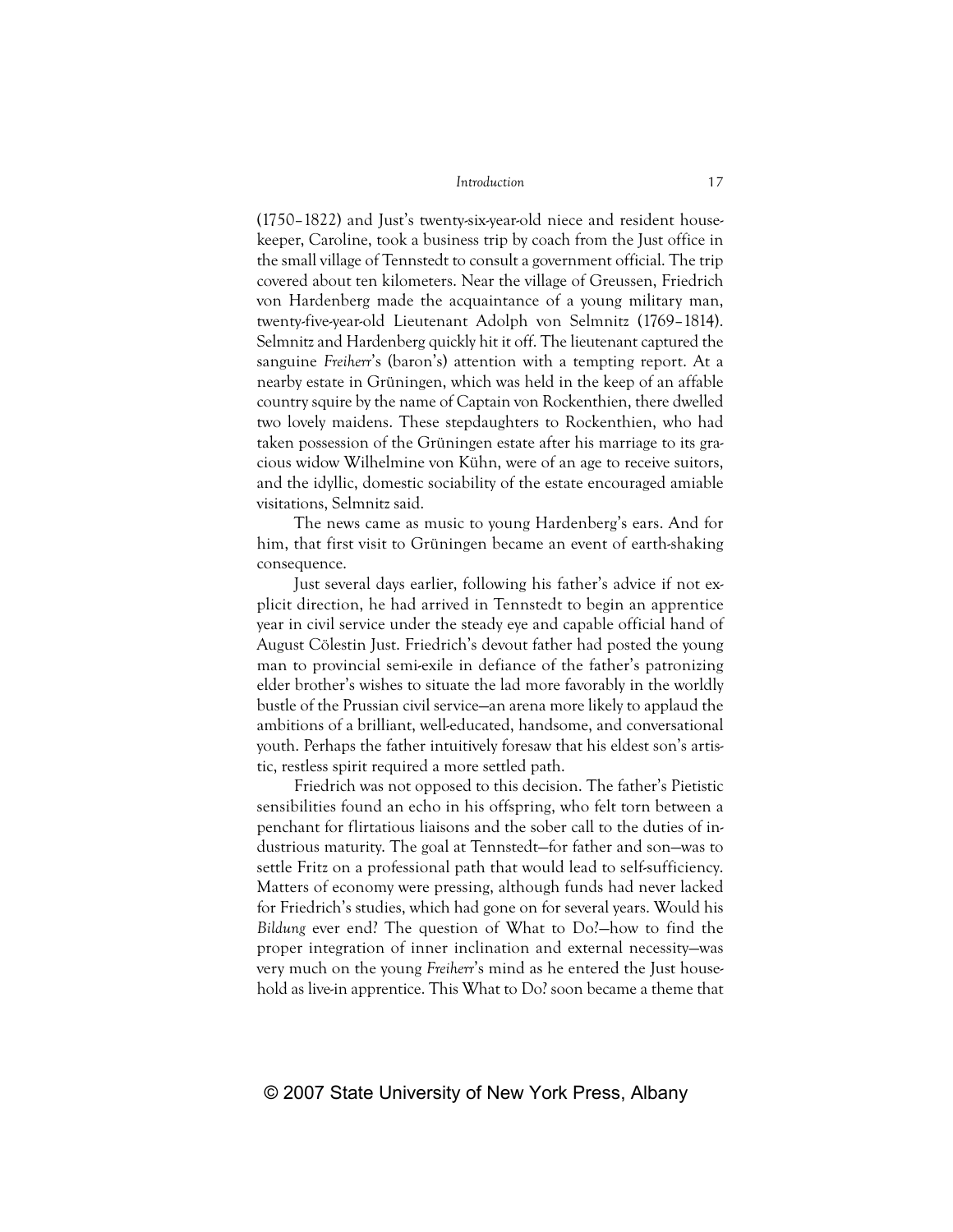dominated his leisure hours as he read through cover to cover several times Goethe's novel pitched to a similar predicament: *Wilhelm Meisters Lehrjahre*. 10

In Tennstedt, a country town at short remove from the family town house at Weissenfels but worlds distant from those proximate centers of urban glamour and gaiety, Leipzig and Dresden, the father no doubt hoped that his son would settle down to a stable, minor aristocratic career and bring to fruition his legal studies. Application was the order of the day. In Tennstedt, the Councilor Just's young niece, Caroline, and the beckoning sociable atmosphere of a military post at the nearby town of Langensalza were as yet the only hopes to soften what risked becoming a potentially tedious and isolated year of legalisms and stuffy paperwork.

Hardenberg characteristically had highest hopes to turn this tedium to his favor by making the most of every opportunity to learn and excel. In addition, the environs offered some anticipation of romantic liaisons. In a letter to his younger brother and spiritual confidant, Erasmus, written in Tennstedt at the beginning of November 1794 shortly after his arrival, Hardenberg characterized the social life he had been leading just prior to commencement of his duties as well as his conflicted attitude toward his ongoing penchant to flirt:

Between you and me, I was glad to leave Weissenfels: Too much is unhealthy.<sup>11</sup> You know I keep nothing secret from you. In the end I became too intimate with the colonel ["Fritzschen" Lindenau, Karl's girlfriend]. The intimacy became too *significant*—I do not want to lie and dissemble—plain speech is difficult in her presence and does not help. Distance is best. I avoided all tête-à-têtes at last. They were too tempting, and, as an honest fellow, I should not say too much. I have always mixed fun with business, so that business did not forget itself. Flirting is a charming but ticklish enterprise. May God in his goodness preserve one from ambition and the irresistible hankering to be the darling of any one girl. (IV, 144)

Tennstedt and the Just official household seemed a desirable and safe middle ground. Here the temptation to continue the old flirtatious games was still in play, but the general context of the middle-class establishment and its sober routine of duties promised to foster a mediating balance between frivolity and enterprise. And a search for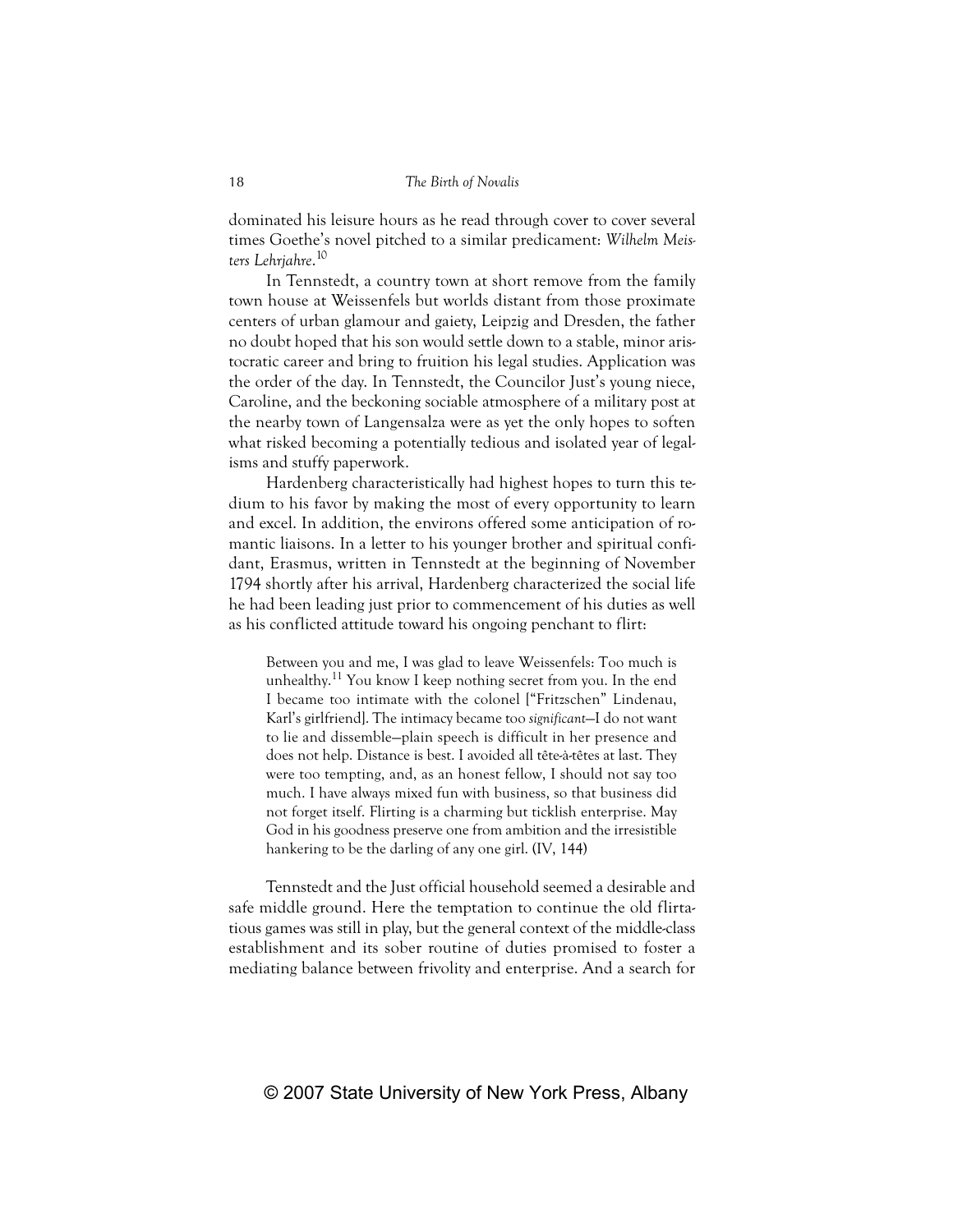balance between conflicting extremes was always a need of Hardenberg's temperament. In any event, if things got too severe, there was relief to be had at the nearby military watering hole in Langensalza. As Friedrich further confided to Erasmus:

It's going pretty well for me here. I've found lodging between four very pretty young women whom I can see from the window and have conversation with three of them. I was already in Langensalza. There, too, I hope to fit right in. Through and through the flirt—in this place there's a general dearth of dancers. My bureaucratic mentor is a useful, practiced, and humane man. His conduct toward me is quite friendly. I am very diligent and have hope that Father with be satisfied with my efforts as well as with my efforts to economize. I play a worthy role here and stand in good credit, as it appears. (IV, 144–45)

It was a question of allowing oneself to "hover" between these extremes.

Already Hardenberg was known to his close friends and siblings as a young man of infinite potential, a mass of raw material "from whom anything's possible." He was one of fortune's favored: attractive, highly intelligent, scion of the aristocracy with an innate gift for sociability, devotion, and a protean conversational ability and passion for gab that endeared him to almost everyone, combined with an uncanny ability to find a topical level with any partner, male or female. Over the past several years as a student in Jena, Leipzig, and Wittenberg he had swung between overachievement and dissipation and, within the confines of his rather closely circumscribed world, had become well-acquainted with some of the leading personalities and most of the best ideas of his time. Overall, he made the impression of a young man brimming with enthusiasm, endowed with enormous talents, in search of a context. His close friend, Friedrich Schlegel, described some of the brilliance of Hardenberg's personality in a letter to his brother, A. W. Schlegel.

I have never seen such joyous energy in youth. His feeling is colored by a certain chaste purity that has its origin in his soul rather than lack of experience, because he has been quite often in the midst of society (he's become fast friends with everyone); one year in Jena and he's well acquainted with the best minds and philosophers,